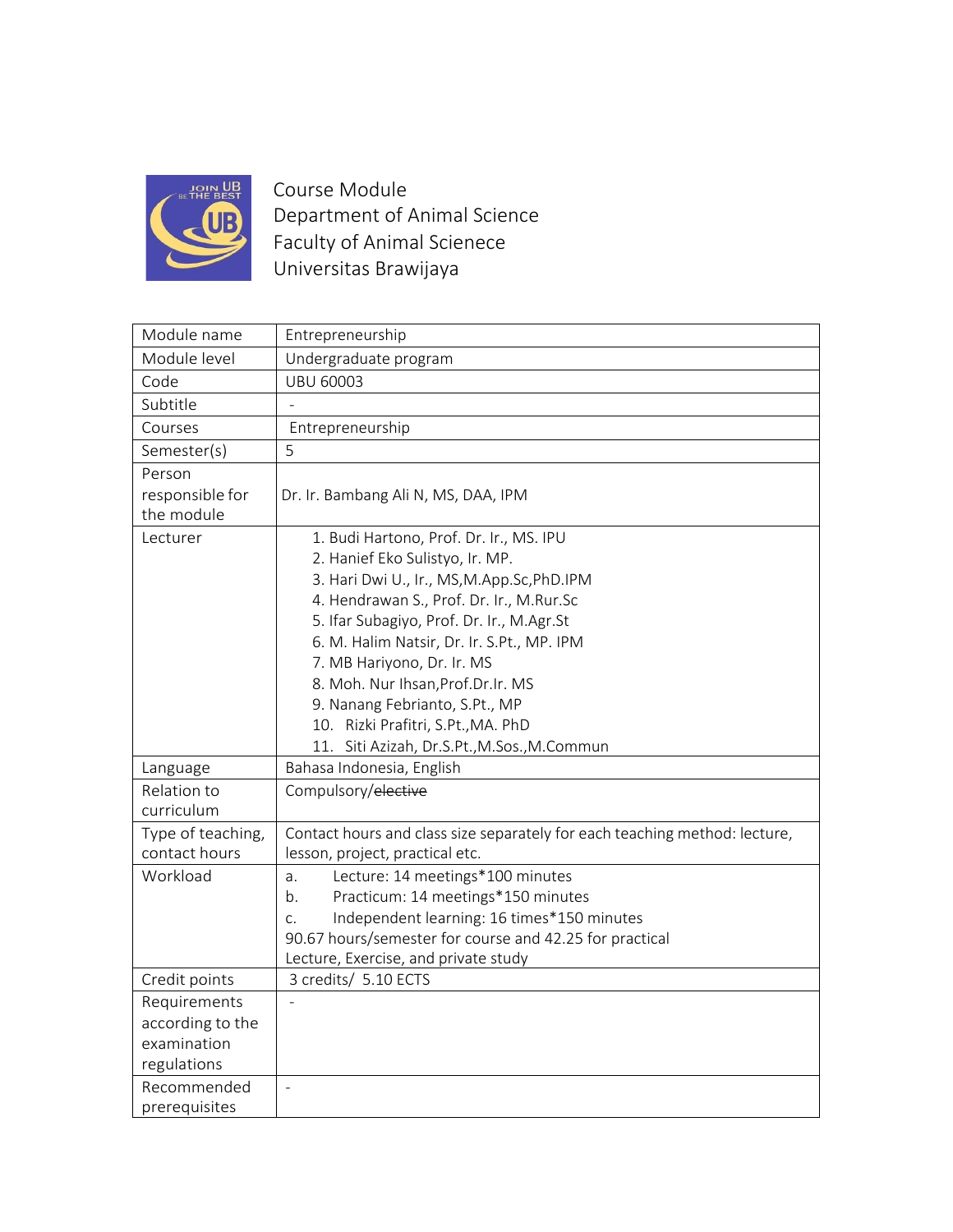| Module            | ILO-8: Capability to perform effective team work and a self-evaluation         |
|-------------------|--------------------------------------------------------------------------------|
| objectives/intend | ILO-10: Actively contributing in the learning process and discussion           |
| ed learning       | Capability to implement technology in Animal Science to<br>$ILO-13:3.$         |
|                   |                                                                                |
| outcomes          | increase productivity, efficiency, quality and sustainability based on         |
|                   | breeding, nutrition, processing, management as well as to organize an          |
|                   | entrepreneurship concept and a sustainable production system                   |
|                   | Objectives:                                                                    |
|                   | Knowledge: Able to know and understand entrepreneurial theories and            |
|                   | concepts and design BMC. Create an entrepreneurial mindset (measured           |
|                   | from group presentations/videos. It can be seen as proactive, innovative,      |
|                   | risk-taking). Although it is intangible, it can be seen from the gesture.      |
|                   | Skills: cognitive- Able to understand the scope of Entrepreneurship:           |
|                   | Leadership, Business Communication, Creativeness, Innovativeness,              |
|                   | Proactiveness, and Risktaker.                                                  |
|                   | Competences: Able to explain about entrepreneurial theories and                |
|                   | concepts and design BMC, entrepreneurial mindset. It can be seen as            |
|                   |                                                                                |
|                   | proactive, innovative, risk-taking). Although it is intangible, it can be seen |
|                   | from the gesture.                                                              |
| Content           | Courses:                                                                       |
|                   | Introduction, lecture system, class organization, explanation of<br>1.         |
|                   | general material (RPKPS) of the course of entrepreneurship, reference          |
|                   | books, evaluation system.                                                      |
|                   | Theory and concepts of Entrepreneurship:<br>2.                                 |
|                   | Entrepreneurial mindset (innovativeness, proactiveness, risk-takers)<br>а.     |
|                   | Entrepreneur types (business, social, government, and academic<br>b.           |
|                   | entrepreneurship                                                               |
|                   | Entrepreneurial motivation (dream building)<br>3.                              |
|                   | <b>BMC</b><br>4.                                                               |
|                   | Value proposition<br>а.                                                        |
|                   | Key partners<br>b.                                                             |
|                   | Key activities<br>C.                                                           |
|                   | Customer relationship<br>d.                                                    |
|                   | Customer segment<br>е.                                                         |
|                   | f.<br>Key resources                                                            |
|                   | Cost structures                                                                |
|                   | g.<br>Revenue streams<br>h.                                                    |
|                   | Channels<br>i.                                                                 |
|                   | 5.                                                                             |
|                   | Networking and communication                                                   |
|                   | Quality, operations, and e-marketing concepts<br>6.                            |
|                   | 7.<br>Success stories: local, national, and global entrepreneurs               |
|                   | <b>Business ethics</b><br>8.                                                   |
| Study and         | Midterm exam<br>1.                                                             |
| examination       | Final term exam<br>2.                                                          |
| requirementsand   | Practicum<br>3.                                                                |
| forms of          |                                                                                |
| examination       | How to score:                                                                  |
|                   | Attendance > 80%                                                               |
|                   | Midterm Exam= 40%                                                              |
|                   | Final Exam = $40%$                                                             |
|                   | Practicum = 20%                                                                |
|                   |                                                                                |